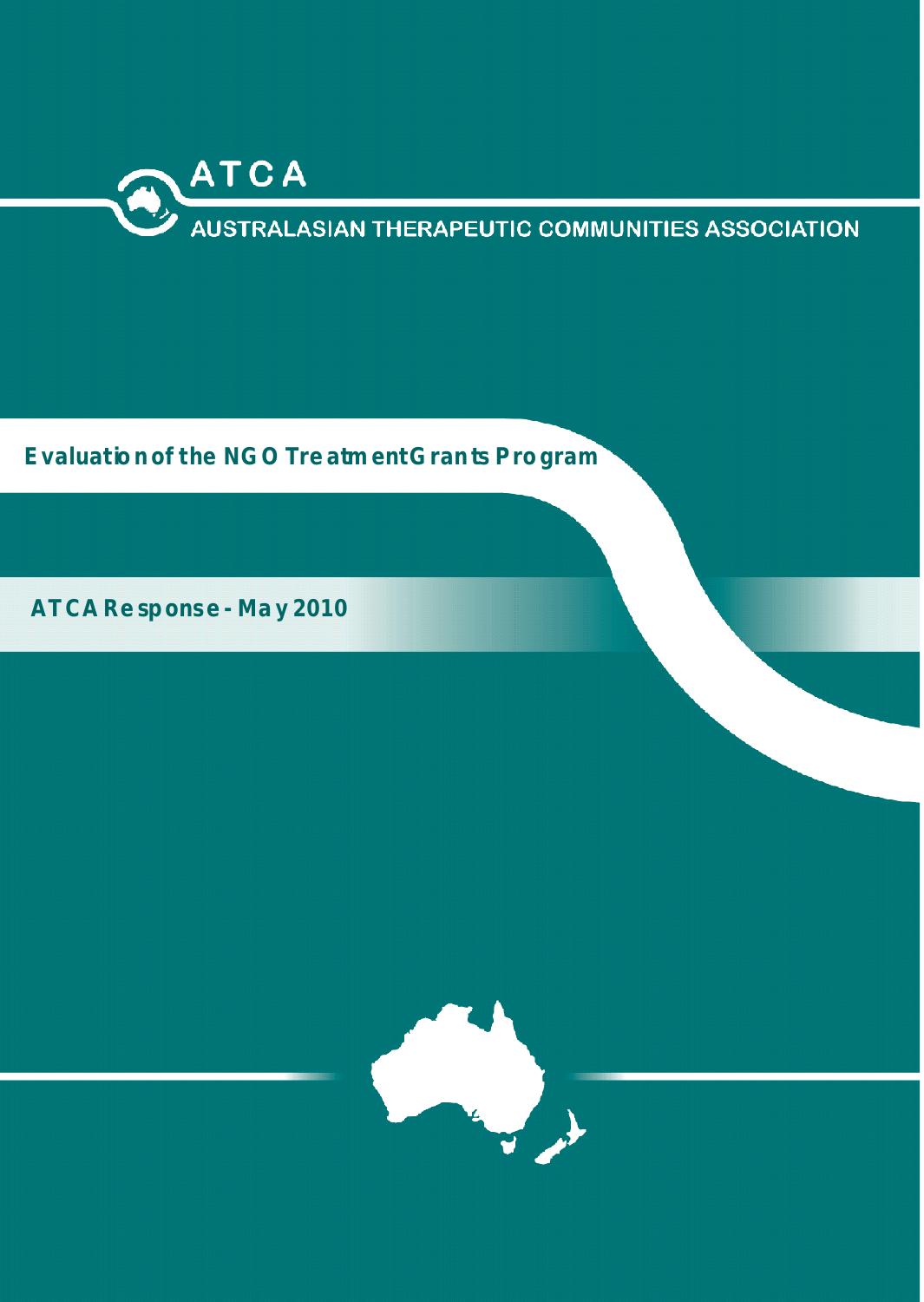Response

Evaluation of the NonGovernment Organisation Treatment Grants Program (NGOTGP)

Australasian Therapeutic Communities Assoc

Associate Professor-BLI gator Magor A/g Executive Officer

Board of Directors: Barry a Ens (Chair), Garth Popple (Deputy Chair), Stuart Anderson (Secretary), Gerard Byrne (Treasure Eric All&arol Daws, Mitchell Giles & James Pitts

[atca@atca.](mailto:atca@atca.com.au)com.au

 $\epsilon$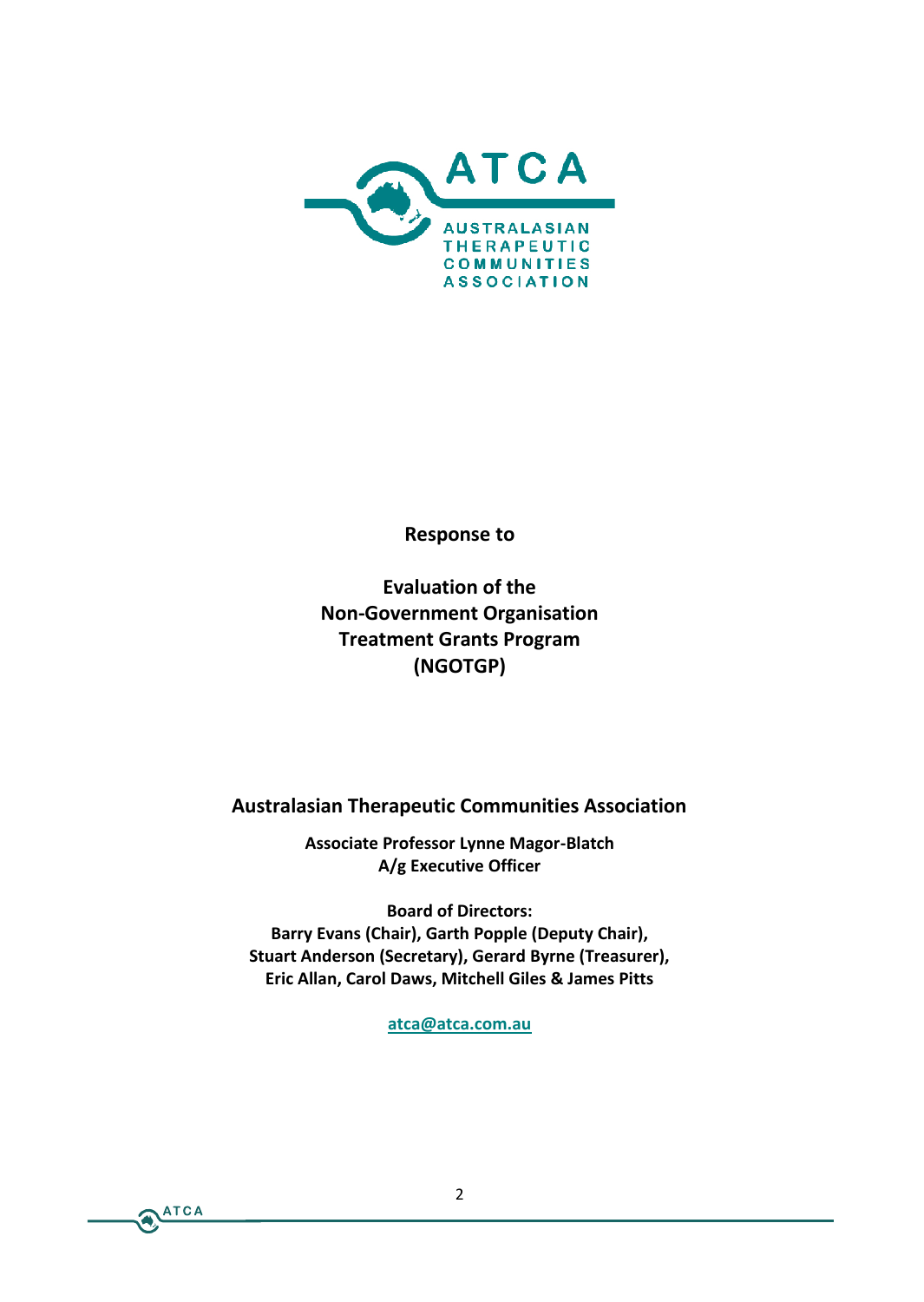## **Introduction**

The Australasian Therapeutic Communities Association (ATCA) is the peak-body representing Therapeutic Communities across Australia and New Zealand. Therapeutic Communities (TCs) provide an evidence-based approach to alcohol and other drug treatment utilises the use of the community as the prime vehicle for change. As such, TCs have a strong emphasis on both personal responsibility and mutual help within a rehabilitation setting, supported by a range of psychosocial interventions delivered by professional staff.

The ATCA currently includes thirty-three members, which represent a total of 64 TCs operating across Australasia. These services employ approximately 1,000 staff and treat over 10,000 people annually as well as providing additional critical services such as detoxification units, family support programs, child care facilities, exit housing and outreach services. As such, therapeutic communities work at all points of the treatment spectrum, from primary prevention and early intervention, to treatment and aftercare.

TCs have been found to work with a significantly more chaotic and complex group of clients than other treatment modalities. The TC does not generally represent the person's first treatment attempt. It is important to understand that all treatment modalities play a role in the overall treatment landscape and that "one size" does not fit all when it comes to treatment for substance use. Many variables affect an individual's interest and engagement in treatment programs for instance age, mental health, personal crisis etc.

With the release of the *Australasian Alcohol and other Drug Therapeutic Communities Standards and Support Package (2009),* the ATCA is well placed as a major provider of treatment services to work with Governments and treatment services to ensure quality services are established and maintained.

The ATCA Board of Management comprises an elected and co-opted Board of Directors, representing members from organisations in Australia and New Zealand. ATCA Directors are:

- Barry Evans (Chair), The Buttery, NSW
- Garth Popple (Deputy Chair), WHOS, NSW and Queensland
- Stuart Anderson (Secretary), Higher Ground, Auckland, New Zealand
- Gerard Byrne (Treasurer), Salvation Army Recovery Services, NSW, ACT and Queensland
- Eric Allan (Public Officer), Odyssey Victoria
- Carol Daws, Cyrenian House, Perth
- Mitchell Giles, ADFQ and Logan House, Queensland
- James Pitts, Odyssey House McGrath Foundation, NSW

## **Terms of Reference**

It is noted that the Terms of reference for the Evaluation of the NGOTGP are as follows:

- 1. Assess the efficiency and effectiveness of the program, including:
	- 1.1. Responsiveness of services to program target groups, changing drug use patterns and treatment demand;
	- 1.2. Program requirements, including administration, management and reporting responsibilities;
	- 1.3. Management practices of the NGOTGP projects undertaken by the funded bodies;
	- 1.4. Treatment service efficiency and effectiveness, including value for money;
	- 1.5. Appropriateness of service treatment models and quality assurance practices.
- 2. Identify future opportunities and risks for the program; and
- 3. Recommend options for future approaches to the program.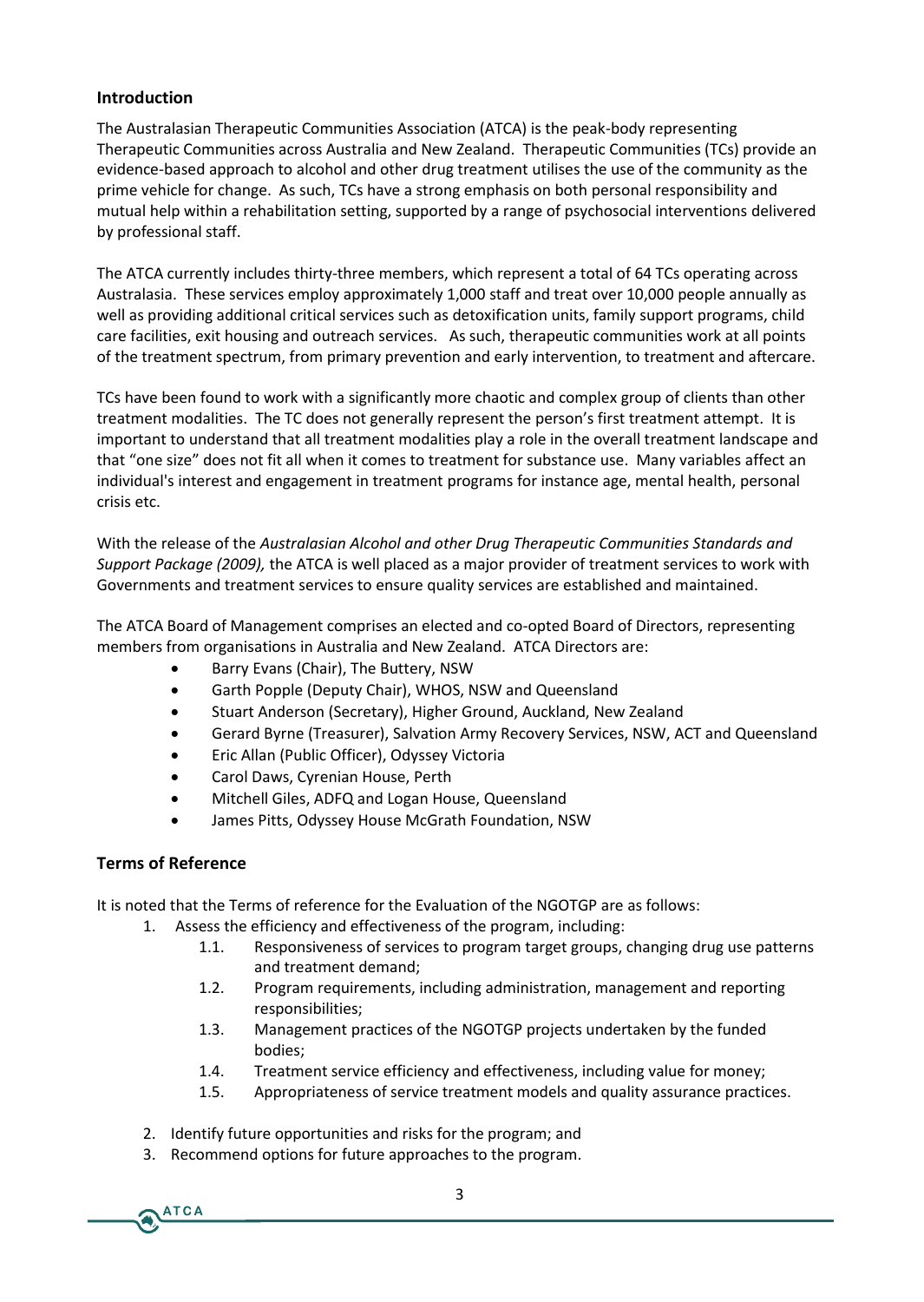Each of these points is addressed below:

# **1. Assess the efficiency and effectiveness of the program, including:**

# **1.1. Responsiveness of services to program target groups, changing drug use patterns and treatment demand**

Therapeutic Communities (TCs) provide an ideal treatment modality by providing a wide range of services which are responsive to the needs of the community, changing drug use patterns and treatment demand. It is important to acknowledge that most substance users seeking treatment are polydrug users – and therefore whilst it is important to be aware of drug use patterns and trends, what is more important is the level of substance use – and particularly that defined as *hazardous, harmful* and *dependent.*

People can experience drug dependency, no matter what the substance. Therefore the emphasis on **drug type** needs to be replaced with an emphasis on **levels and dependency of drug use,** as reflected in the discussion of the IGCD Expert Reference Group National Drug and Alcohol Clinical Care and Prevention Project (DA-CCP) in relation to the development of clinical care packages**.** These definitions are outlined in Table 1.

| Level               | <b>Definition</b>                                                                                                                                                                                                                                                                                                                            |
|---------------------|----------------------------------------------------------------------------------------------------------------------------------------------------------------------------------------------------------------------------------------------------------------------------------------------------------------------------------------------|
| <b>Abstinence</b>   | No drug use                                                                                                                                                                                                                                                                                                                                  |
| <b>Experimental</b> | Trying a drug and using only once or a few times. (e.g., using LSD once)                                                                                                                                                                                                                                                                     |
| Recreational        | Using a drug for leisure. The use is usually planned and controlled, and may be                                                                                                                                                                                                                                                              |
|                     | specific to particular social situations or settings, such as parties, clubs or at home                                                                                                                                                                                                                                                      |
|                     | with friends. (e.g., taking ecstasy at a dance party)                                                                                                                                                                                                                                                                                        |
| Regular             | Using a drug as a normal part of one's lifestyle, although use may still be controlled.<br>(e.g., a glass or two of wine with dinner)                                                                                                                                                                                                        |
| <b>Hazardous</b>    | Using a drug in such a way that it will probably cause harm, but has not yet done so.<br>This includes taking serious risks when using a drug, such as: taking excessive<br>amounts of the drug; using a combination of drugs that may interact with each other;<br>sharing injecting equipment; or driving under the influence of the drug. |
| <b>Harmful</b>      | Drug use that has demonstrably led to harm - physical, social or emotional.                                                                                                                                                                                                                                                                  |
| <b>Dependence</b>   | Using a drug a lot and needing it to feel "normal", to cope with day-day problems, or<br>to stop the symptoms of withdrawal. The need for intensive, specialist treatment<br>options is indicated.                                                                                                                                           |

### **Table 1. Levels of drug use**

Source: Pols & Hawks (1992); World Health Organisation (1982)

While the overall population use of most drugs has declined over the last decade or remained stable at low levels in recent years, there is some evidence to suggest that people who are using alcohol and other drugs are experiencing greater harms. Over the last decade more than 800,000 Australians aged 15 years and older were hospitalised for alcohol-attributable injury and disease (Pascal, Chikritzhs & Jones, 2009). Prescription and over the counter drugs are frequently associated with harmful use, and the use of performance enhancing drugs in sport is a growing issue. Overall, the harm associated with licit substances is considerably greater than that associated with illicit drugs.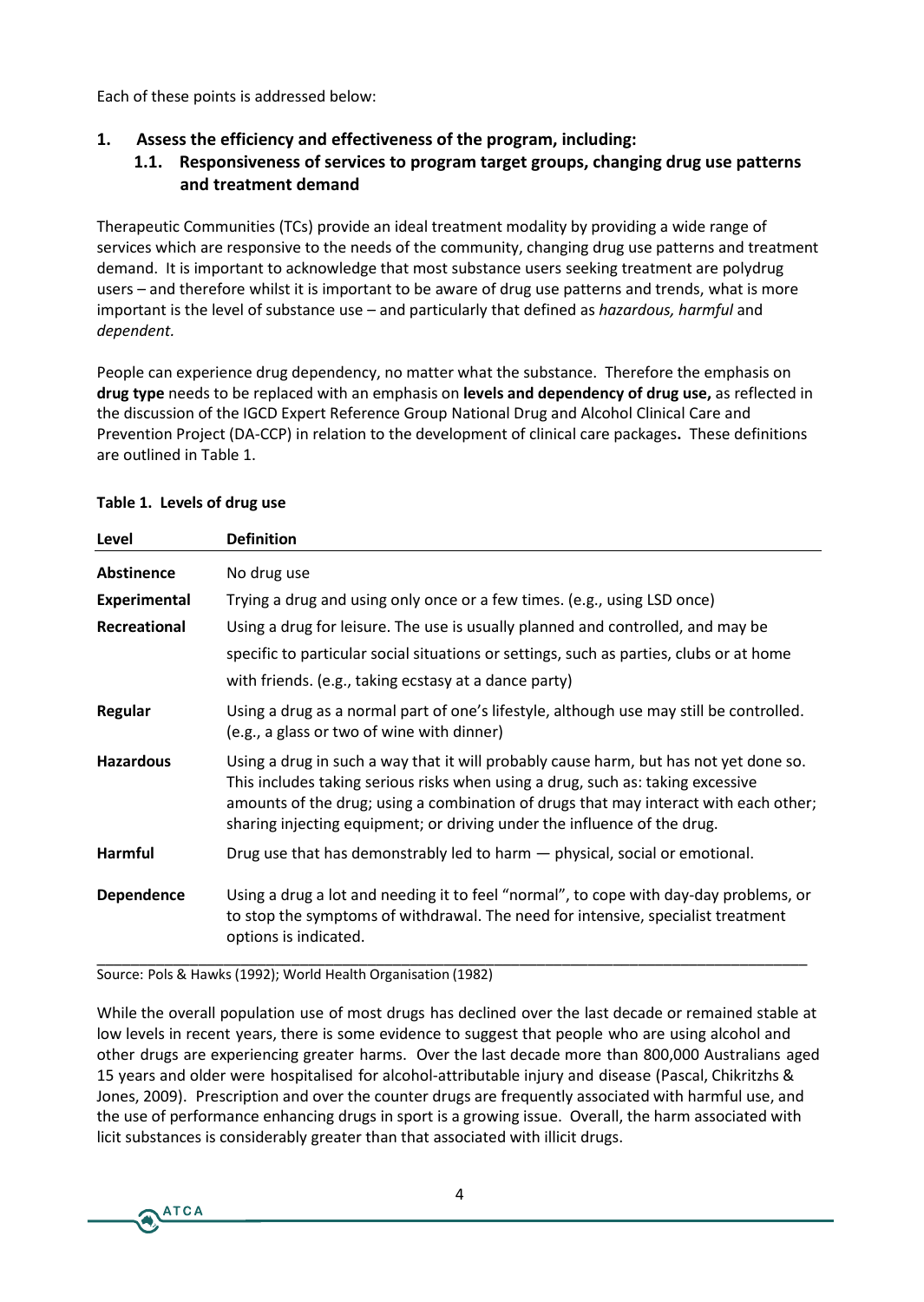Harmful substance use is associated with problems beyond those experienced by the individual and poses considerable harm to the wider Australian community. For example, it is estimated that for every one person who drinks alcohol in large and/or frequent quantities, at least four other people are negatively affected (Rumbold & Hamilton, 1998). Harmful substance use can have a major impact on families through neglect, violence, separation, and financial and legal problems (Dietze, Laslatt, & Rumbold, 2004). It can affect work colleagues through absenteeism, loss of productivity, and work accidents, and the wider community through accidents and crime (Australian Bureau of Criminal Intelligence, 1998). Depending on the definitions used, up to 70% of crime is related to substance use (House of Representatives, 2003).

ATCA member agencies are ideally placed to address these range of issues and to respond to emerging trends and drug use patterns within the community. Our services remain flexible and our staff capable of working with all clients, regardless of their drug using behaviour. In addition to residential services, which are the traditional hallmark of therapeutic communities, TCs are providing an ever-increasing suite of services including: detoxification; pharmacotherapy withdrawal and stabilization; family programs, including child care and early intervention and prevention programs for families of substance users; specially designed programs for young people; interventions to address comorbidity and mental health issues; aftercare and outreach services; employment training and education. Members are providing TCs within both community and correctional settings and work particularly with offenders and the criminal justice system, through diversionary programs and with victims of crime.

ATCA member agencies vary in size from 10 to 100 beds. Residential program length also varies from several months to one and a half years, with most providing programs of between three and 12 months duration. Length of treatment is divided into stages, and typically includes an intensive residential treatment component followed by a largely unfunded transitional stage as clients move back into the community. TCs also vary in program structure and content, drawing on a wide range of approaches, including 12 Step recovery models, systems theory, psychodynamic theory, cognitive behaviour therapy and social learning theory. A wide range of programs, both residential and non-residential, provide treatment options to suit individual needs.

The age of residents in therapeutic communities range from 15 to >50 years, although the majority of residents fall into the 18 to 30 age group. Reports from therapeutic communities in Australasia (Magor-Blatch & Pitts, 2009) indicate the majority of residents present with alcohol as the primary drug of concern, and amphetamine-type stimulant (ATS) use and cannabis as the secondary drugs of concern, and the primary illicit drugs of concern (Magor-Blatch & Pitts, 2009). This represents an important shift in therapeutic community treatment, since TCs were initially established during a period of significant opiate use and therefore have been seen primarily as treatment agencies working with illicit drug users.

TCs have been found to work with a significantly more chaotic and complex group of clients than other treatment modalities. Good outcomes from TC treatment are strongly related to treatment duration, which are most likely a result of benefits derived from the underlying treatment process. Residents who complete at least 90 days of treatment in a TC have significantly better outcomes on average than those who stay for shorter periods (NIDA, 2002). For individuals with many serious problems (e.g., polydrug use, co-occurring disorders, criminal involvement, mental health disorders, and low employment), research again suggests that outcomes are better for those who receive TC treatment for 90 days or more (Simpson, Joe & Brown, 1997).

TCs primarily work with individuals who have been unable to respond to outpatient services and who may be seeking abstinence within a harm minimisation context (this allows for prescribed medications and pharmacotherapies), rather than substitution as their primary goal. The TC does not generally represent the person's first treatment attempt. It is important to understand that all treatment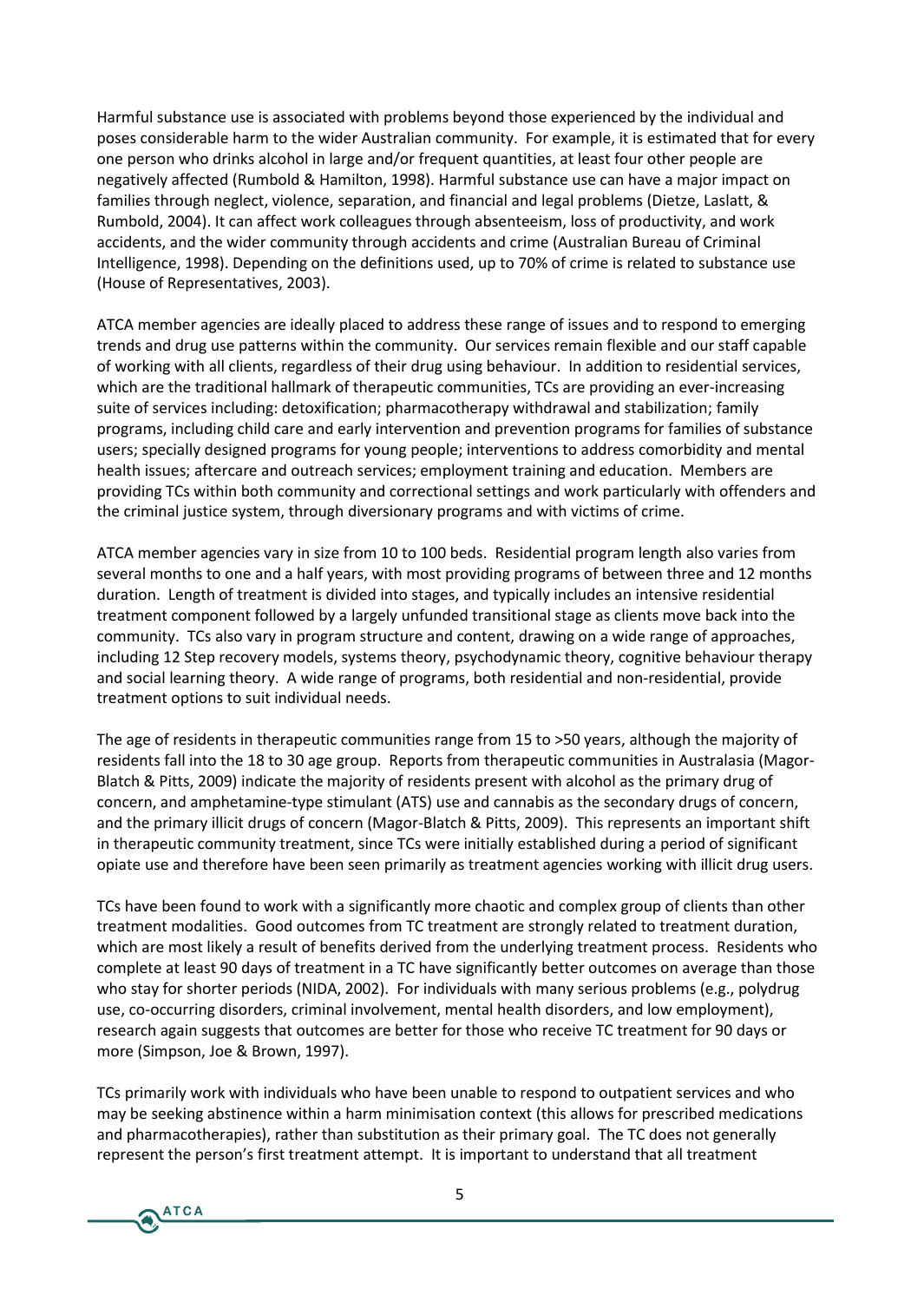modalities play a role in the overall treatment landscape and that "one size" does not fit all when it comes to treatment for substance use.

Often people will have tried a number of approaches before seeking the relative restriction, but also the sense of security which a residential setting can provide. They may have used less intense approaches in the past and/or tried pharmacotherapy treatments. TCs tend to treat those with entrenched and more self-destructive dependence patterns and for whom the prognosis of recovery by less intensive methods is not good.

# **1.2. Program requirements, including administration, management and reporting responsibilities**

The 2009 report produced by the Australian National Council on Drugs (ANCD), *The Burden of Submission Writing and Reporting for Alcohol and Other Drug Non-Government Organisations,* aptly illustrates the issues faced by the NGO sector in relation to program requirements, including administration, management and reporting requirements. Also of consideration are the requirements of submission writing, even when an organisation has a proven track record and is applying for refunding of a core program.

As the report highlights, NGOs are struggling with the burden of reporting, and while all welcome the opportunity to seek funding for core programs and innovative projects, the cost to the organisation, particularly in terms of staff time, is considerable. As noted in the report, NGOs point to the increasingly complex and time consuming task of reporting, with no additional funding provided to accommodate reporting and administrative requirements. A number of NGOs surveyed in this report, describe sacrificing frontline staff in order to appoint administrative staff to meet compliance requirements with some even making choices between the standards they set and whether they provide services at all (ANCD, 2009).

The ATCA believes there needs to be a drastic change to the current program requirements and administrative burden placed on NGOs and the way in which NGOs are required to report. The ATCA makes the following recommendations, reinforcing those included in the ANCD (2009) report:

## **Approved Providers –**

- o Firstly, the ATCA strongly believes that NGOs that have demonstrated a strong and reliable history of project and financial management should receive an "Approved Provider Status" which negates the continual need to justify their credentials. These NGOs would receive a "Treatment Provider Number" and once they have met the requirements to be placed on an approved register, reports would be provided on a yearly (rather than quarterly of half-yearly) basis as part of the regular reporting and auditing process.
- o A model which is worth consideration exists within Community Housing in NSW. Once an NGO has received accredited status and is placed on a register, it is an acknowledgement that certain requirements have been met and the submission process for further funding is therefore streamlined without the need to continually gather information to prove the organisation's credentials.
- o Long-term funding recipients should not have to continually justify their ability to manage projects and funding. Therefore, reporting should be reduced from quarterly and six-monthly to annual reporting periods. Six-monthly financial reports are seen as a way of maintaining good fiduciary control, however, the full

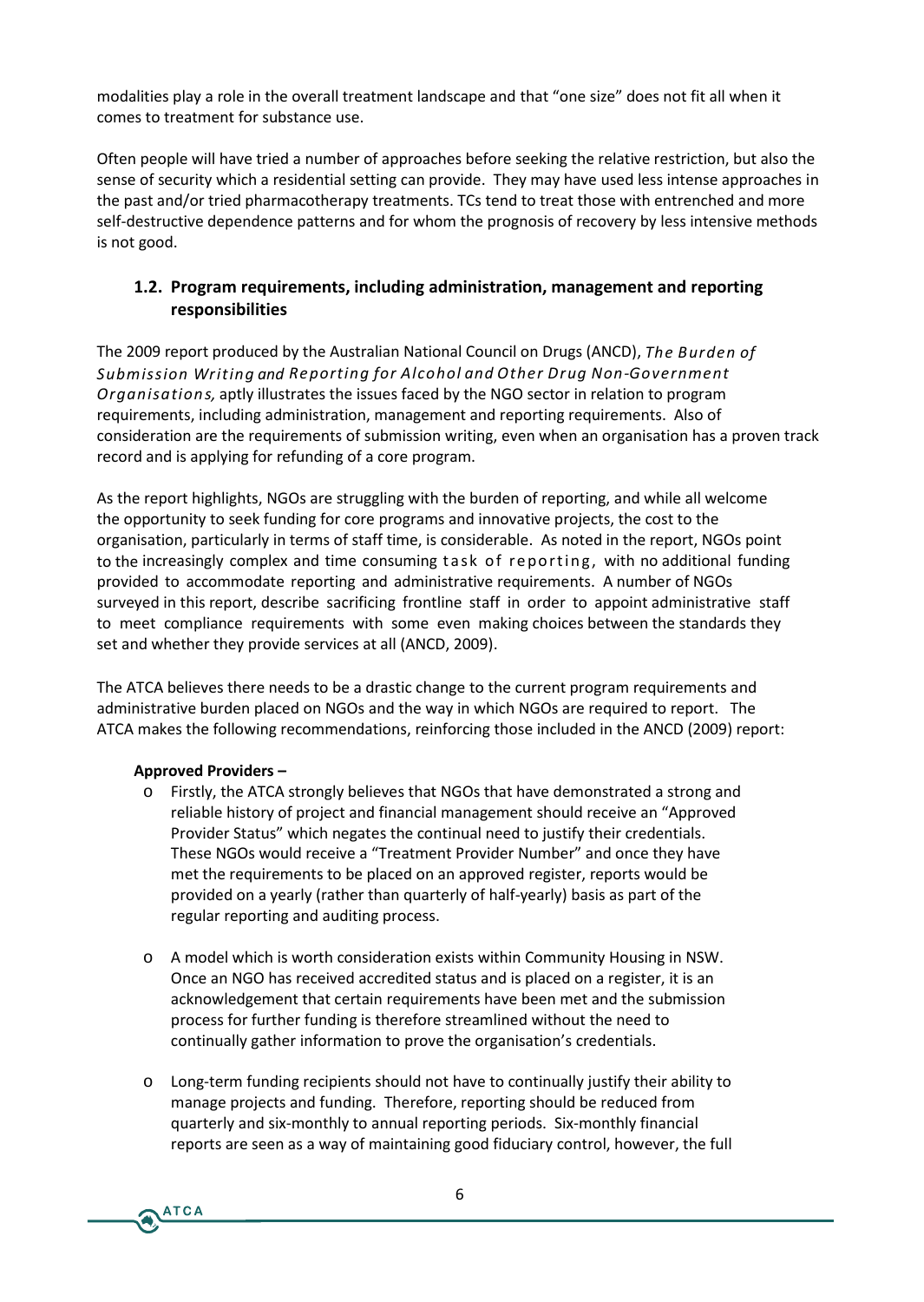report currently required could be replaced with a field visit from a project officer, where a semi-structured interview could take place and replace the formal reporting process. This would not only assist in building better understanding and relationships between funding body and funded organisation, but also establish a sense of partnership between Government and NGO in providing quality treatment services. It would also serve to assist Government departments to maintain an awareness of the services which they fund and to build trust in the organisation.

o Standardised nationally recognised registration/accreditation processes should be accepted and, once completed, be recognised as covering issues such as governance and risk management, thus excluding the need to report on these items separately. With the release of the *Australasian Alcohol and other Drug Therapeutic Community Standards (2009),* the ATCA is uniquely placed to work with Governments to provide quality assurance of residential services meeting the ATCA Standards. Therefore, if an organisation can provide evidence of accreditation under the ATCA Standards, this will provide assurance of treatment methodology and an awareness that certain standards have been adopted and maintained.

### **Reporting processes –**

- o Streamlined, standardised, online reporting templates, which are consistent across all government departments, should be established and provided.
- o Accounting requirements should be simplified in line with standard Australian accounting practices and in keeping with standard accounting packages used by NGOs.
- o Organisational audits which include individual program/project details should be accepted in place of the considerable amount of information currently required as part of administrative and accounting practices. There is also an added issue currently of funding crossing over financial years, causing a number of accounting and auditing issues for funded organisations.
- Key performance indicators should be streamlined to be more meaningful and reportable and kept to a finite number of no more than six items.

### **Submission process –**

o We support the development of a two-stage submission process such as an initial expression of interest followed by a formal submission where there is intention to fund the program/project. It is noted that this has been introduced by some Government departments at Australian, State and Territory level, providing an opportunity for organisations to initially provide an Expression of Interest or first stage submission, and then, after passing through to a second round, to provide a fully costed and extensive submission.

#### **Funding to support administrative processes –**

o Submission and reporting requirements should include funding and support for additional costs incurred, e.g. administration, evaluation and the development and maintenance of standardised databases required for reporting purposes. The burden of reporting often falls to CEOs and other senior staff members. However, funding to cover the administrative costs of reporting are rarely provided as part

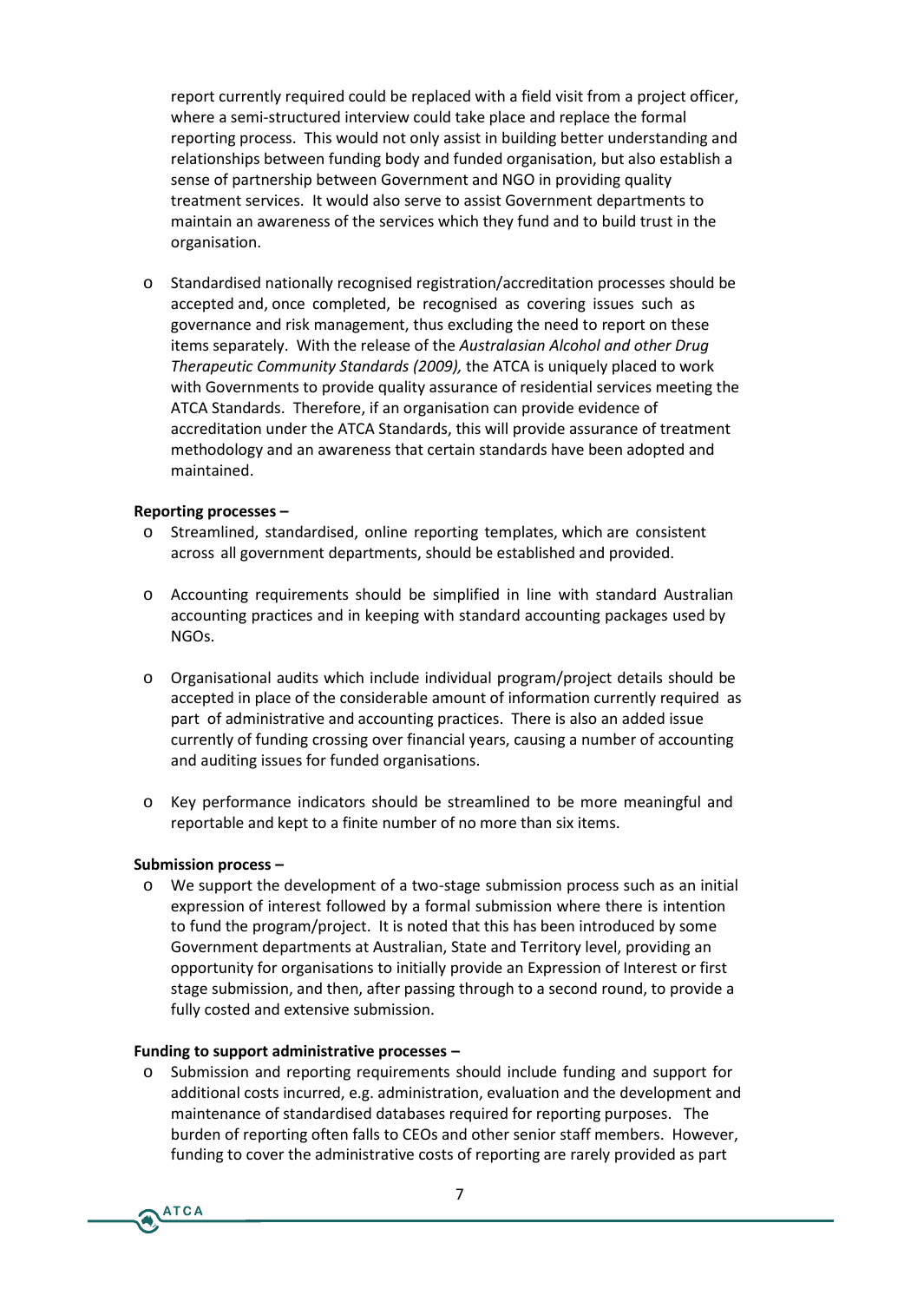of the funding allocation, often requiring considerable "volunteer time" by organisations in meeting these requirements. Additionally, where funding to cover these costs is sought, there is too often an attitude that funds allocated to administration will "rob" the funded project or program of direct service funding.

## **Continuity –**

**ATCA** 

- o Funding needs to be approved at least three months prior to commencement dates of new or ongoing funded programs and projects. The current situation does not encourage forward planning or provide continuity of programming or employment for staff, who are often employed only on short-term contracts and given little employment security.
- o Funding periods should also be increased to four years to allow NGOs to provide continuity of programs and service delivery.

# **1.3. Management practices of the NGOTGP projects undertaken by the funded bodies:**

The ATCA notes that over past decades non-government organisations have increasingly been involved or been asked to take the lead in the provision of services to support and treat people with substance use problems. Continuing to build the capacity of the NGO sector is therefore vital in further strengthening outcomes across the sector.

The NGO sector has been tested over time, and under difficult circumstances. The NGO sector needs to be appropriately funded and to have access to the resources to manage projects effectively – this includes an evaluation and infrastructure component of all funded projects. Once again, those NGOs that have been effectively managing projects and finances over a period of time should be identified through a process which awards an "Approved Provider" status with a "Treatment Provider Number" given to these agencies. This would mean a reduction in the repetitive nature of many of the processes for both NGO and Government Project Officers, who are asked to continually collect the same materials over and over for NGOs for whom there is a proven track record of good management.

The discrepancies in funding between the Government and NGO sector need to be addressed – particularly in relation to wage disparities. Therefore, NGOS need to be fully funded to increase staffing levels, to raise the professionalism of staffing structures and to attract appropriate staff, with consideration to range and level of skills and expertise. People working within NGOs are poorly paid in comparison to their Government-employed counterparts, and do not typically receive the same range of benefits and opportunities.

Legislative requirements, over which NGOs have no control, in relation to such things as wages, superannuation and workers compensation payments must be fully funded by Governments. The NGO sector does not have the capacity to absorb increases of this nature and without funding the only alternative is to reduce services or staffing numbers to meet the increases in salary levels and other legislative requirements.

Current funding periods encourage short-term projects rather than long-term strategies. NGOs need security of funding and a change (or return) to four-year funding rounds would provide the opportunity for continuity of service delivery.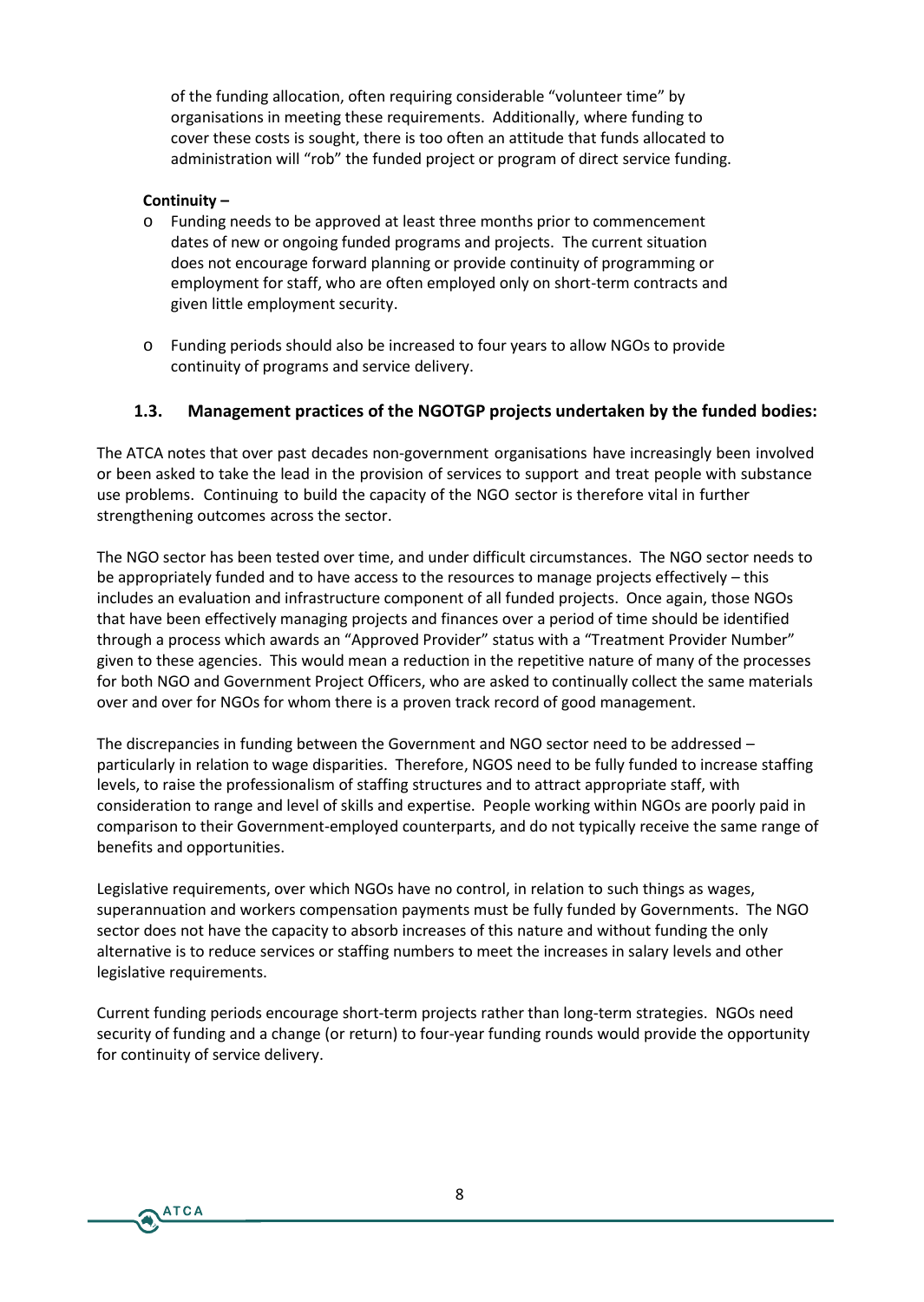# **1.4. Treatment service efficiency and effectiveness, including value for money**

Treatment for alcohol and other drug use works, and is cost-effective. There is no doubt about this, and reviews are consistent in their findings that most addiction treatment yields net economic benefits to society (NCAT, 2008). It is estimated that for every dollar spent on substance treatment, there is a \$4 to \$7 reduction in the cost associated with drug-relayed crimes (NIDA, 2006).

It is important to acknowledge that not only is addiction a chronically relapsing condition, but that substance use does not occur in isolation, and mental health, physical health and social problems often co-exist with substance use (NCAT, 2008). Each person's journey is different, and evidence suggests that people gain cumulative benefit from a series of treatment episodes. Just as initiation into substance use and the development of dependency is not an "event" but a process, treatment and recovery also follow a process.

Research also shows that entry into treatment will have an immediate impact (NCAT, 2008) and it is important that the NGO sector is therefore funded to an optimal level to provide the range of services needed to meet demand in a timely manner. For those with severe dependency issues, engagement in intensive treatment for at least three months will improve outcomes (Gowing, Cooke, Biven & Watts, 2002).

Therapeutic Communities are diverse in terms of the range of programs offered. This is appropriate as each agency aims to be responsive to the particular needs of its client group. In general, programs aim to have enough structure to ensure a degree of order, security and clarity, while allowing room for residents to fail, make mistakes and learn from experience.

For many, the TC is an alternative to lengthy imprisonment and as such the TC can be seen as a costeffective option to prison. TCs offer the possibility for complete lifestyle change, and treatment frequently leads to the individual becoming a contributing member of society. TC treatment costs need to be examined in the context of alternative treatment costs, including: hospitalisation, imprisonment, the cost to the community of the substance-user remaining in the community, the cost of police intervention, and the one-off cost of successful treatment versus on-going costs of maintenance approaches, as well as long term recidivism.

Almost all TCs are non-government agencies and are in part reliant on non-government funding. Any cost/benefit analysis should recognise that TCs are one of the few areas of drug and alcohol treatment where, to a degree, the "user pays" principle has been implemented. Clients contribute to the financial cost of treatment in addition to their labour within the community in housekeeping, hospitality, horticulture and office management. This provides a range of esteem building activities critical to good treatment outcomes, and reduces the cost to Government as well as providing job skills training and increasing the therapeutic value of the treatment program.

In a study to assess the cost benefit of TC treatment, Pitts (2009) assessed the cost benefits of TC treatment by calculating the cost to society of each person's drug misuse history in the year prior to TC treatment. Costs analysed included: value of merchandise stolen; costs to courts, including solicitors; costs of policing; productivity losses and medical care. These costs were placed against the cost of TC treatment indicated by drug-free, crime-free days and the monetary value apportioned against this (Pitts, 2009).

For the 62 participants in the study, costs associated with substance use in the year prior to treatment totaled \$49,751,159.00 or \$802,438.00 per person. This equates to a cost to the community of \$2,198.00 per person per day (Pitts, 2009). Even the most expensive AOD treatment options are far below this figure – therefore the cost benefits to the community are enormous.

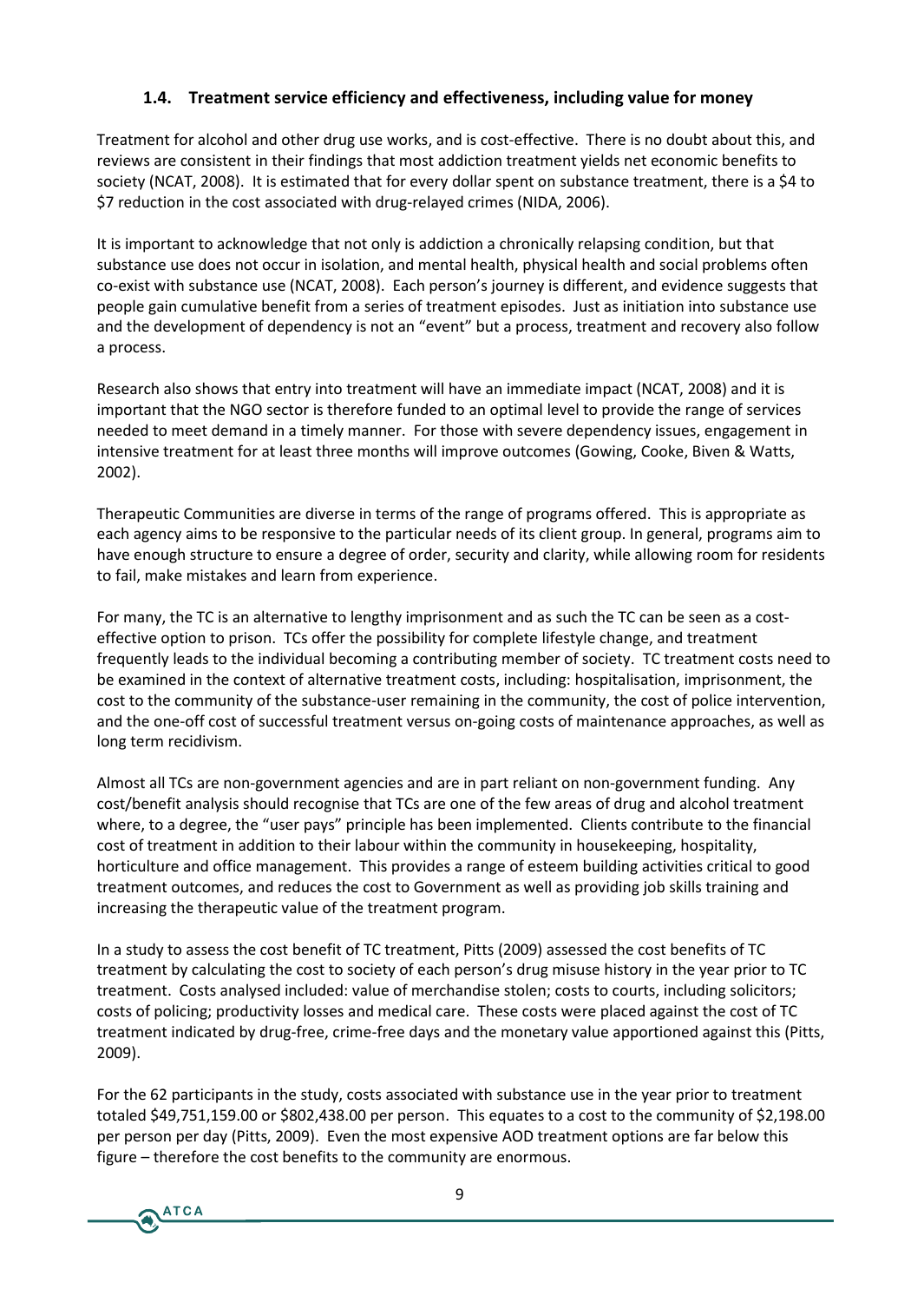Balanced against these figures is a sound case for reviewing the funding to NGOs to provide services at an equitable level, and particularly in relation to their Government counterparts, recognizing that an increase in funding levels is still cost effective when compared to the cost of not providing treatment.

There has been also been an increasing expectation on the service sector to meet higher levels of presentations around dual diagnosis. A "no wrong door" policy is admirable and requires robust resources to be done well.

# **1.5. Appropriateness of service treatment models and quality assurance practices**.

An optimal treatment system will provide a range of treatment options of varying intensity provided in various settings and utilising a range of treatment modalities (NCAT, 2008). Such a system would include screening and brief interventions; outreach services; online and use of computer-based counselling; withdrawal services; pharmacotherapies, including both stabilization and withdrawal programs; outpatient and community-based specialization services; residential and therapeutic community treatment; aftercare and supported accommodation (also known as re-entry within therapeutic communities).

Culturally and gender-specific programs and those for particular groups – including families and young people - should also be available. Clients should be provided with choice to seek the services which are most suited to their treatment requirements at the time. Families should also be included in the treatment process, and services should be funded to provide family support in partnership with other specialist agencies.

Generally, more intensive treatment methods (such as therapeutic communities) should be provided for people with more severe dependency issues. People with severe addiction problems, especially in combination with mental and physical health issues, are more likely to require intensive day treatments, residential and therapeutic community treatment of at least three months duration (EIU, 2004; Gowing et al., 2002). A responsive service system will provide services based on population needs, including culturally-appropriate services, with regard to:

- Population needs
- Sufficient treatment capacity to ensure ready access to treatment
- Addressing of local service gaps
- Delivering equity
- The provision of evidence-based treatments
- Integrated response to people with complex needs
- Involvement of consumers in the funding, planning, delivery and evaluation of services (NCAT, 2008).

The New South Wales *Drug and alcohol treatment guidelines for residential settings (2007),* differentiate between services which provide residential *care* (intended as a welfare intervention) and residential *treatment* (intended to produce therapeutic change) and make a further distinction between residential treatment services and therapeutic communities.

While residential *care* services will provide respite from alcohol and other drug use, they will not generally provide clients with skills to remain drug free once leaving the facility. Residential *treatment services* generally include living and parenting skills training, case management and evidence-based counselling interventions, such as cognitive behavioural therapy (CBT) and motivational interviewing (MI) and most will also utilise group work within the context of a structured program. Therapeutic communities will include all these interventions, but include them within the context of a holistic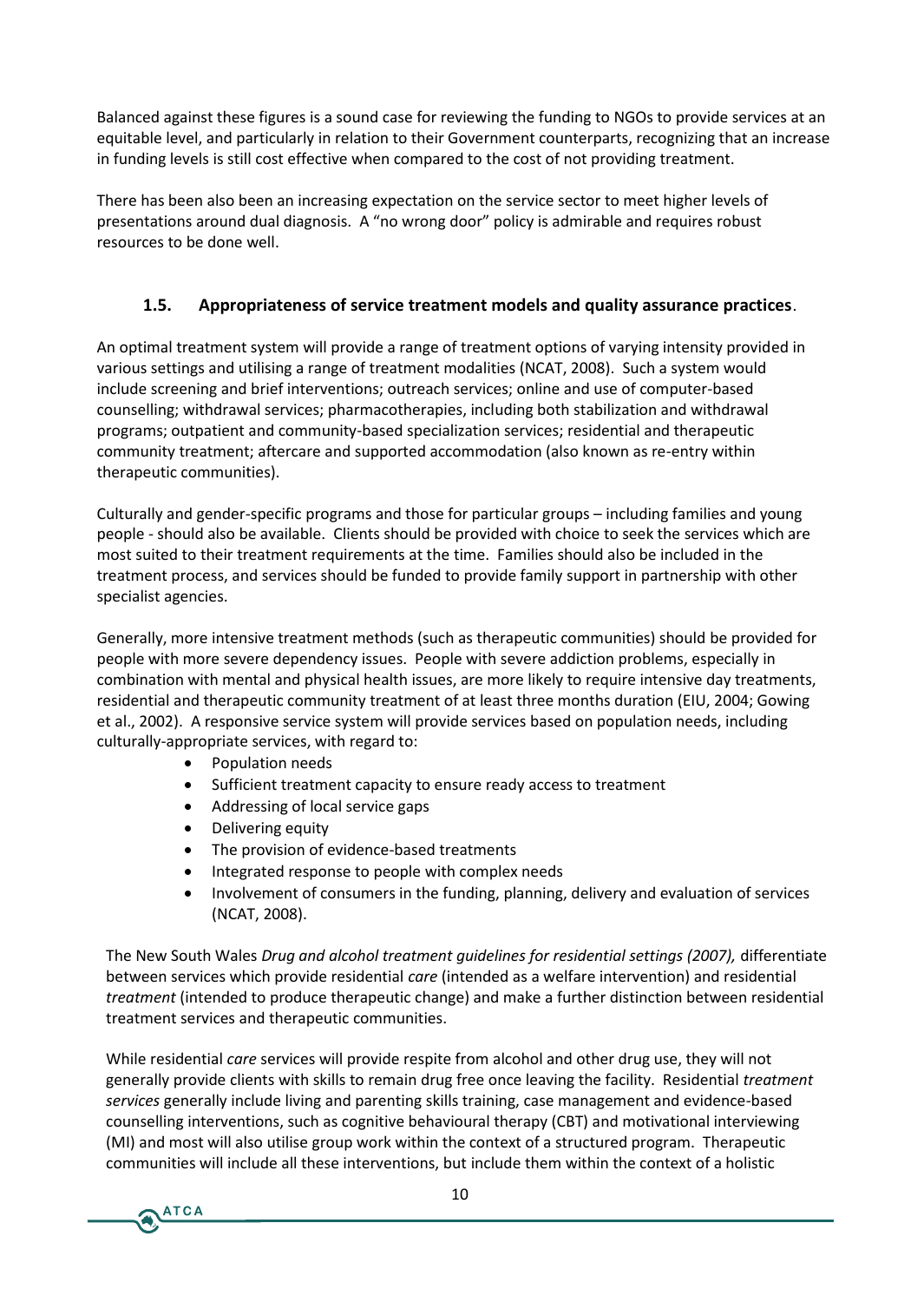treatment approach to address the biopsychosocial issues underpinning substance use. The "community" is seen as both the context and the method of treatment.

The partnering of services in a mentoring relationship is encouraged, and as such the ATCA sees as one of its important roles, the development of a mentoring relationship with Indigenous services, for which the therapeutic community method of treatment is particularly applicable. *The Kimberley Custodial Plan: An Aboriginal Perspective - Stage two Report* (2006) found the Therapeutic Community Model to be appropriate and "should inform the design and development" of services for Kimberley Aboriginal people. In this role we will work with Governments to address the strategies encompassed in *Closing the Gap*. (See also "Indigenous residential treatment programs for drug and alcohol problems: Current status and options for improvement." M.Brady, Discussion paper No. 236/2002 ISSN 1036-1774.

The ATCA notes with concern the decision of some quality assurance bodies (e.g., Quality Management Services) to discontinue the use of the Alcohol, Tobacco and other Drugs (ATODS) module from their standards packages and to subsume these modules within the core standards. The "generalising" of AOD standards within a core package is of considerable concern, particularly as NGOs are forced to undertake an accreditation process through the adoption of standards which do not "fit" their particular programs – e.g., hospital standards which include medical practices in which many NGOs would not engage or have the resources to introduce.

The development and accreditation of sector-specific standards has been undertaken by the ATCA with the release of the *Australasian Alcohol and other Drug Therapeutic Communities Standards and Support Package (2009).* The ATCA's objective in developing the set of service standards was to ensure the integrity of the "Therapeutic Community" principle would be maintained and continue to stand as a model of best practice in the treatment of substance misuse and co-occurring disorders. The Standards aim to:

- Identify and describe good TC practice which can be incorporated into a national quality framework
- Enable Therapeutic Communities to engage in service evaluation and quality improvement, using methods and values that reflect the TC philosophy
- Develop a common language which will facilitate effective relationships with all jurisdictions (national, state and territory)
- Provide a strong network of supportive relationships

**ATCA** 

Promote best practice through shared learning and developing external links.

ATCA members' participation in the process of developing the TC Standards is a demonstration of the solidarity and goodwill within the TC sector. The TC Standards have been developed by the sector for the sector.

Of equal importance in the quality assurance process is the *maintenance* of standards. The cost of sustaining accreditation must be considered as part of an ongoing funding component – both for NGOs undertaking the accreditation and continuous quality assurance process, and for the ATCA, as an accrediting body. The cost to the NGO sector to maintain quality services and to undertake the audits required by Governments needs to be acknowledged and provided for in funding allocations.

The ATCA sees itself playing an increasingly important role in working with Governments to ensure the provision of quality services, particularly within the residential setting.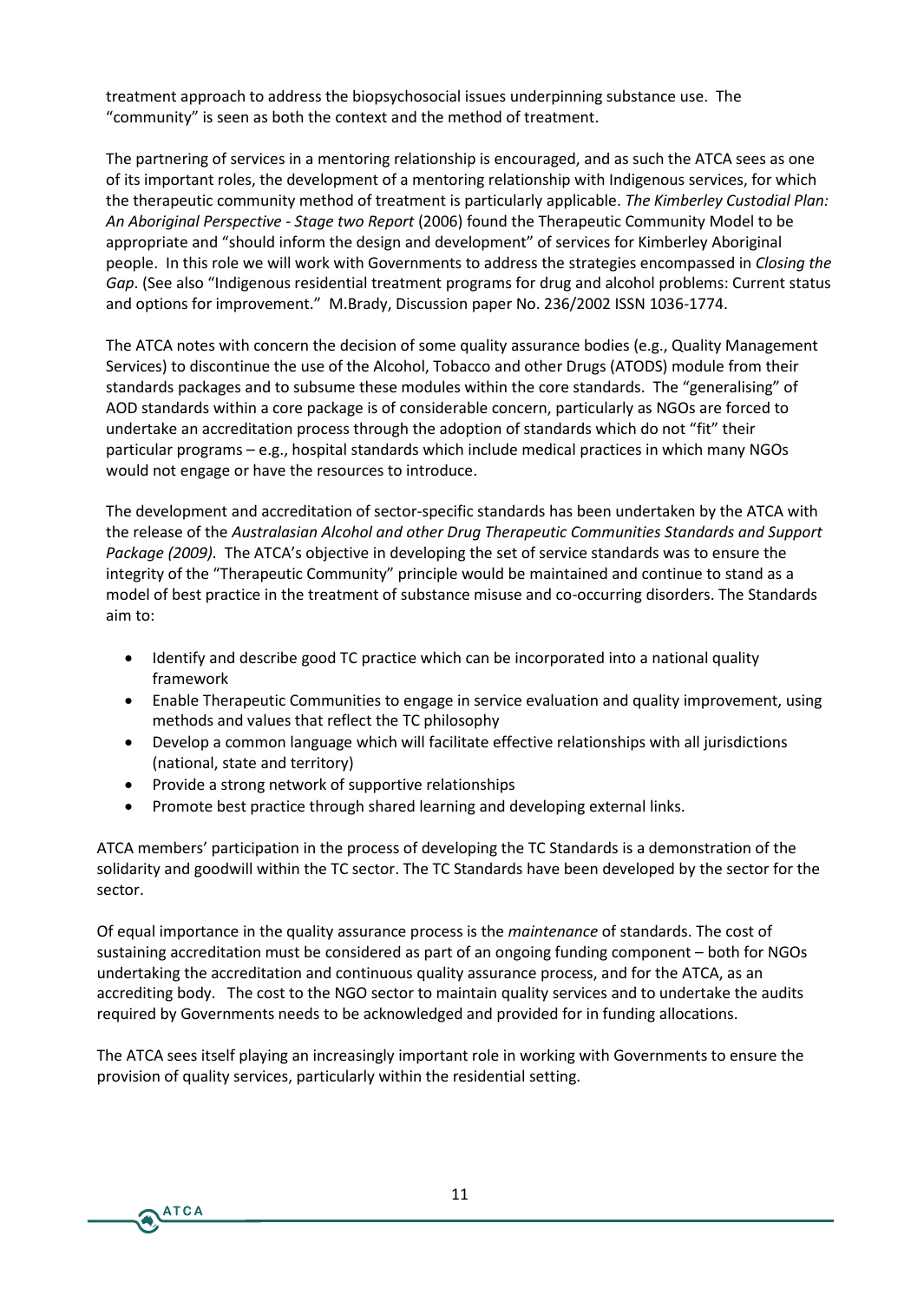# **2. Identify future opportunities and risks for the program**

There are a number of opportunities for the program to expand and to develop mentoring and partnership relationships, especially between large and small NGOs and mainstream and Indigenous services. However, in order to expand and develop the program, NGOs must be assured of sustainable funding, which is adequate to meet the need.

The opportunity to build cooperative and partnership relationships across the sector and with Governments is also important, and particularly the development of mentoring relationships with Indigenous communities.

The prime risks to the NGO sector include:

- o The discontinuation of funding through the NGOTGP and a corresponding reduction in service provision.
- o An over-reliance on drug-specific treatment e.g., funding only for alcohol treatment, amphetamine-type stimulants, cannabis etc. This does not take into consideration the fact that drug use patterns within the community may change rapidly in response to a number of factors, such as substance availability. As an example, the funding for ATS services was released in response to data collected in 2004, however by 2007 information collected showed a reduction in ATS use within the Australian community. Nevertheless, it was within this context that funding was released.
- o Linking funding to NMDS data without fully considering the impact of polydrug use and cooccurring issues of mental and physical health and social determinants to substance use.
- o Lack of sustainable funding Government grants that are not paid on time, causing NGOs to delay or suspend vital services and to release staff members who cannot be paid either on time or appropriately for the level of service they are providing.
- o The changes within Government departments that result in frequent changes to project officers working with NGOs. The lack of continuity and poor system of handover causes enormous problems for NGOs, often resulting in delayed funding through assessment of milestone payments and frustrations as new project officers request information which is already on file as they attempt "to get across the project".

## **3. Recommend options for future approaches to the program**

**ATCA** 

It needs to be recognised that the same level of accountability demanded of the NGO sector also needs to be applied to Government funding bodies. Therefore sustainability and consistency within Government departments in terms of staffing needs to be maintained, and the development of cooperative and partnership relationships encouraged.

There needs to be more foresight and understanding of the demands on the NGO sector and the sector needs to be funded to be responsive to the community. We argued for many years about the need to address the considerable health and social outcomes of alcohol abuse at a time when we were only funded to address illicit drug use. The risk now is that we will be funded only to address alcohol use when as a sector we are continually responding to the considerable and varied presentations we receive – including both licit and illicit drug use, mental health needs, homelessness etc.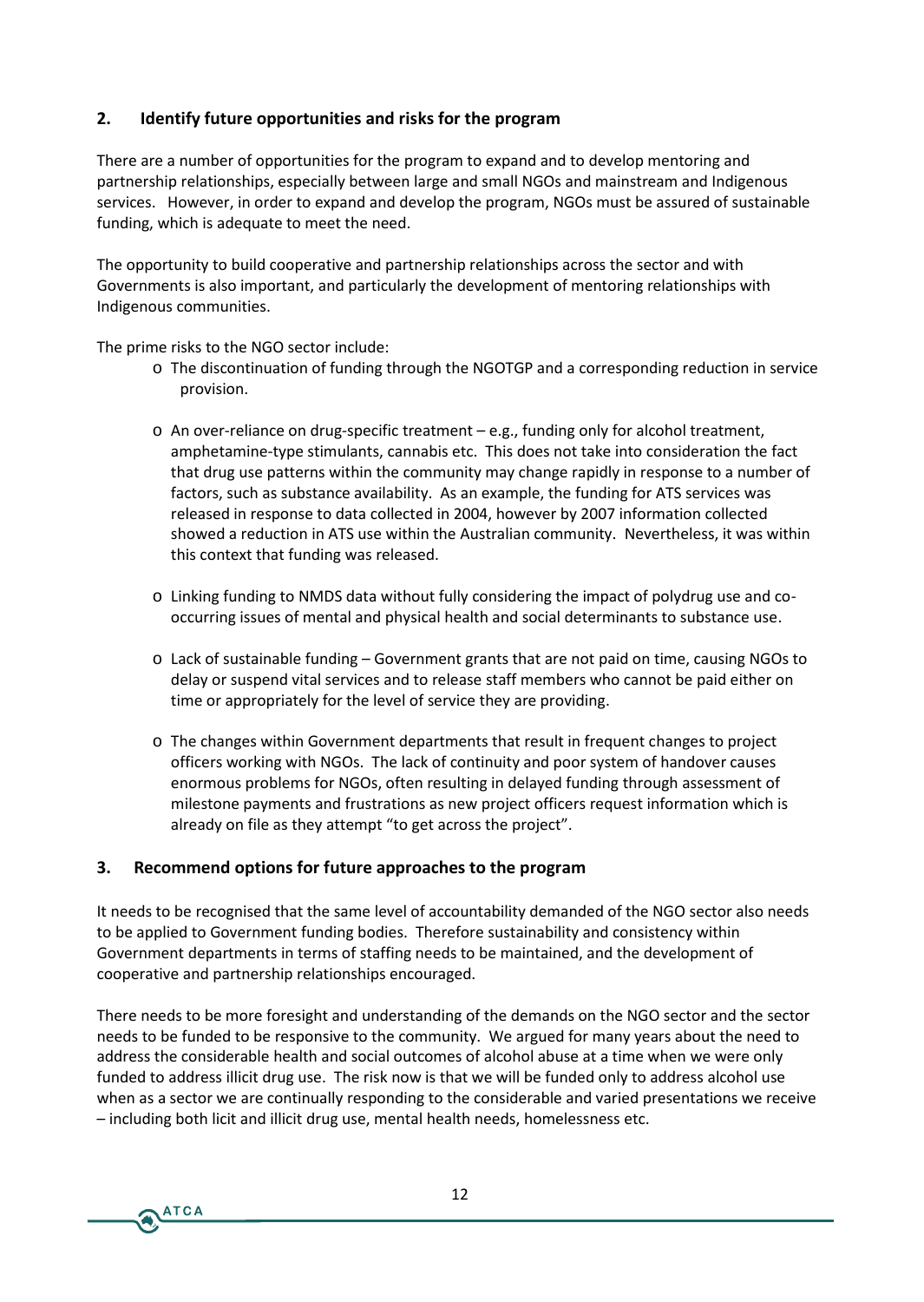Continued and increased emphasis needs to be given to early intervention and treatment strategies, recognizing that whilst reduction or interruption of supply is an important strategy, funding must also be provided, and increased, to address the treatment needs of the community, particularly at a tertiary treatment level. As some people move out of addiction, others are recruited in. The need to maintain a focus on harm reduction strategies, which includes facilitating access to treatment, continues to be a high priority.

Research has shown that the most effective treatment programs for substance dependency are those which include training in stress management and self-control, social and negotiation skills, job skills, and work habits. This social and behavioural approach is one of the hallmarks of therapeutic communities.

Employment appears frequently in the literature as an outcome criterion for substance users in treatment, and most clinicians subscribe to the belief that work plays an important role in recovery from dependency. Despite the importance attached to employment, many treatment modalities have not been shown to be effective in increasing client employment after treatment.

Many members of the ATCA are changing this through the introduction of accredited training programs for residents while they are undertaking rehabilitation within therapeutic community programs. Residents entering the TC are able to undertake training in accredited courses in a variety of training areas, including hospitality, business skills, hairdressing, building, horticulture, administration, acquisition of drivers licenses, advanced driver training, first aid and computer skills . These programs need to be acknowledged and funded as a way of reducing recidivism and relapse into problematic substance use along with better outcomes for individuals and the community.

Workskills and Job Training Programs assist in addressing one of the underlying causes of substance use and repeated relapse – lack of, or low, employment skills. This is part of a holistic approach to drug treatment within TCs, which includes individual and group counselling, cognitive behavioural therapy, creative therapies, parenting skills, relapse prevention, stress management and relationship counselling. These strategies need to be supported as part of an overall response to drug treatment services in Australia.

There will be a continuing need to consider an holistic and partnership approach to service funding across Governments and across agencies to ensure that the needs of the community are addressed. We can expect to see an increasing need to address mental health and substance use issues and to accept that comorbidity is now the expectation, rather than the exception. This places further stress on treatment services, and particularly highlights the need to fund at a level which allows both an increase in numbers of staff members in services, and an increase in expertise within those services.

The minimum requirement of a Certificate IV in AOD work, whilst welcomed by the sector, does not fully consider the considerable issues with which our clients present to treatment. Funding to employ a skilled and competent work force, with specialist staff who are paid accordingly, is urgently required.

We need to be able to increase our co-existing disorder capability at service level, to improve workforce alignment between the Government and NGO sectors, and remove the disparity between drug treatment and mental health services so that a robust service system may flourish that can accommodate the client group we see.

We need to be able to provide an integrated response and in this capacity, TCs see themselves as providing a "No Closed Doors" response.

**ATCA**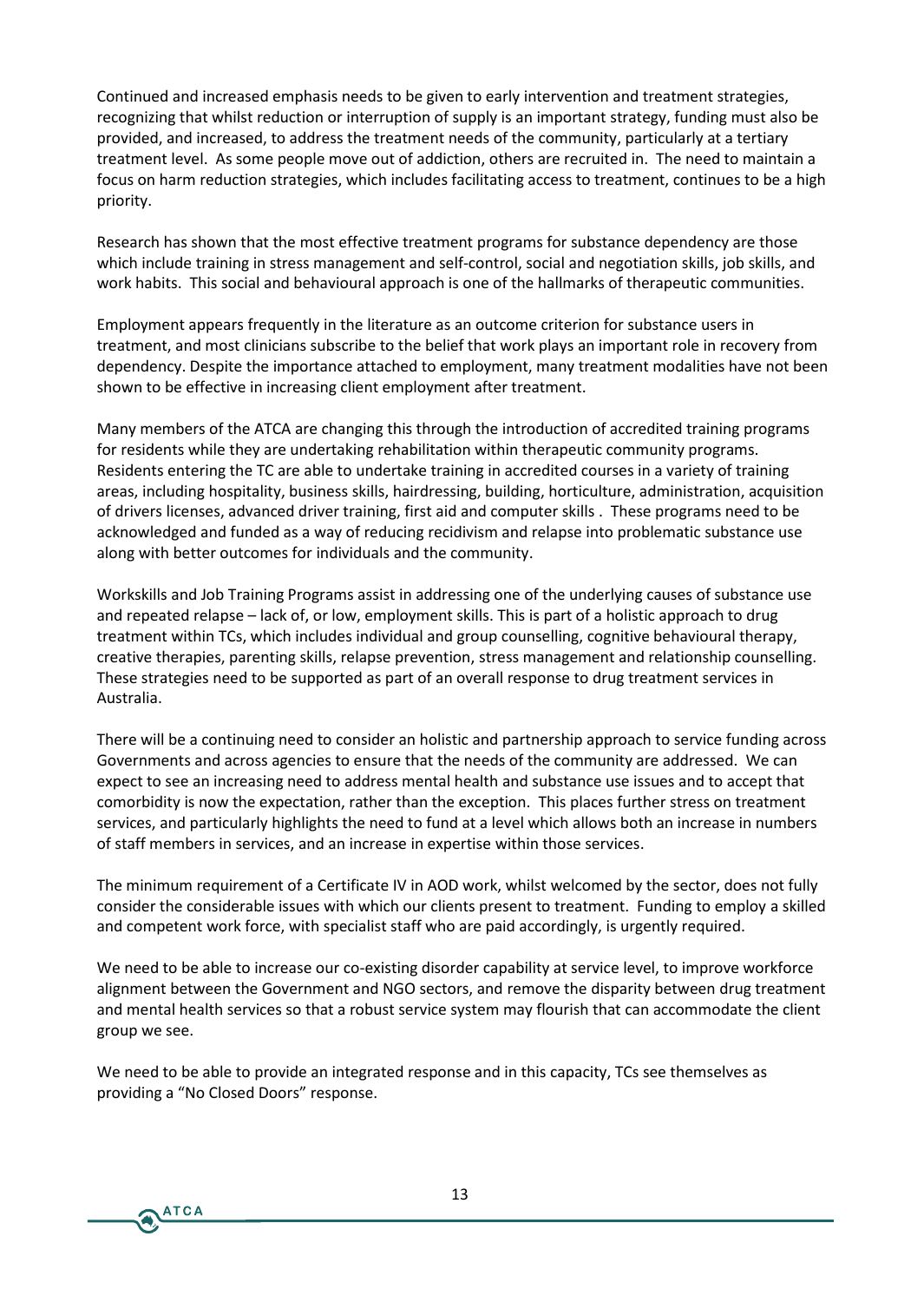There also needs to be an increased capacity to work with and within the criminal justice system, providing treatment services within a diversionary framework and within custodial settings with a more difficult to engage forensic group of clients.

Future program approaches need to be concerned also with what keeps people from seeking or accessing treatment and to addressing the barriers to treatment. These include: social pressure to keep using, fear of what might happen when contact is made with a service, and service perceptions of suitability or unsuitability (NCAT, 2008). This should be done in partnership with the NGO.

However, of absolute importance is the need to fund the NGO sector at a level which will allow it to be responsive to the varied needs of the community. It is not enough to just provide funding – funding must be provided at a level which supports the provision of high quality treatment services which are readily available in sufficient quantity and suited to the wide diversity of needs.

ATCA

 $\blacktriangleleft$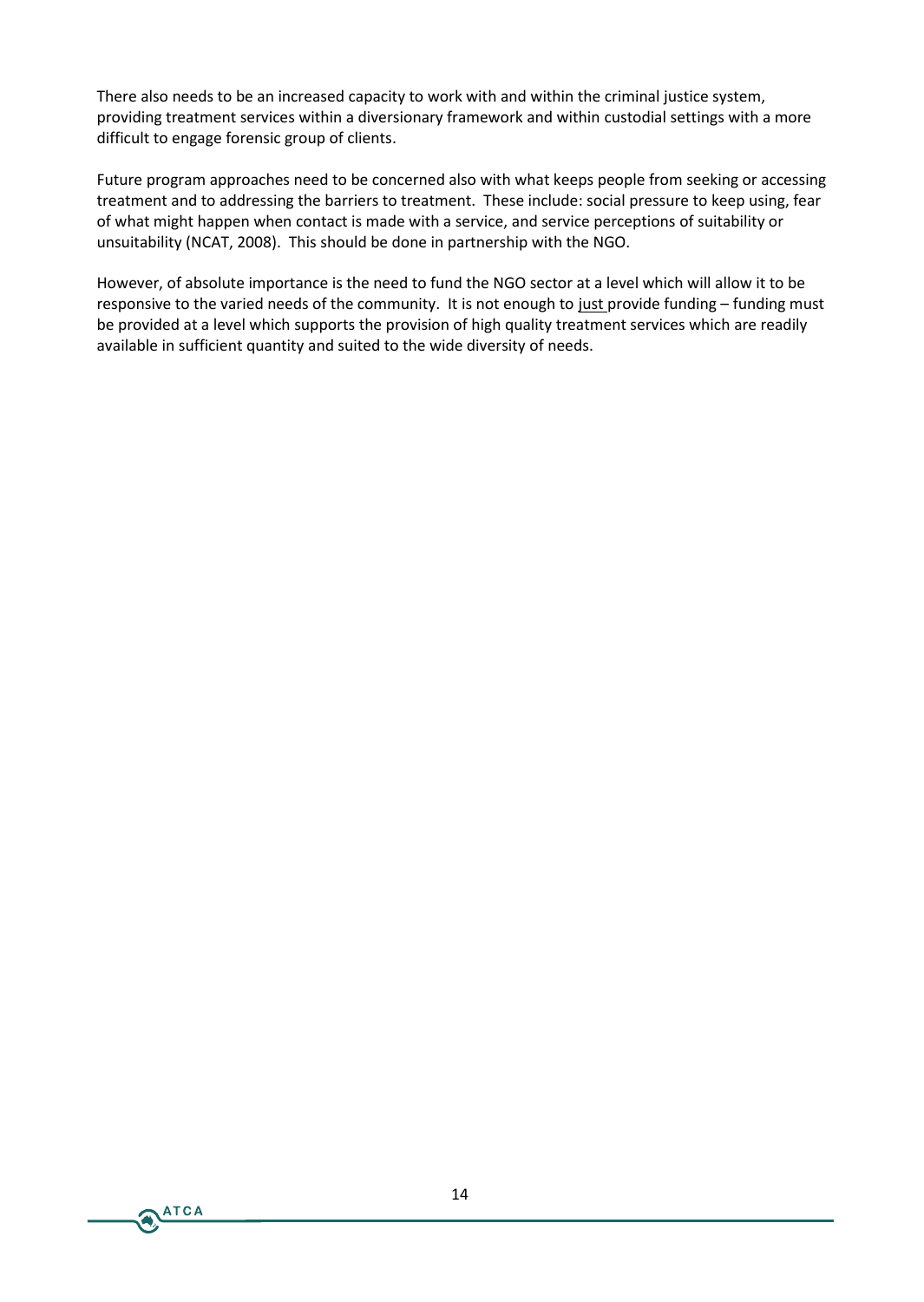### **References**

- Australian Bureau of Criminal Intelligence (1998). *Australian illicit drug report 1996-7.* Canberra: Australian Bureau of Criminal Investigations.
- Australian Bureau of Statistics (ABS). (2005). *Communications and information technology: use of information technology.* Publication No.1301.0. Canberra, Australia: Commonwealth of Australia
- Australian Institute of Health and Welfare. (2002) 2001 National Drug Strategy Household Survey: State and Territory Supplement. Canberra: Australian Institute of Health and Welfare.
- Australian Institute of Health and Welfare (AIHW). (2006). Alcohol and other drug treatment services in Australia 2004-05: Report on the National Minimum Data Set. *Drug Treatment Series No. 5.* AIHW cat. no. HSE 43*.* Canberra: AIHW.
- Australian Institute of Health and Welfare (AIHW). (2007a). *2004 National Drug Strategy Household Survey: First Results.* Canberra: AIHW.
- Australian Institute of Health and Welfare (AIHW). (2007b). *Statistics on Drug use in Australia.* Canberra: AIHW.
- Australian Institute of Health and Welfare (AIHW). (2008). *2007 National Drug Strategy Household Survey: First Results.* Canberra: AIHW.
- Australian National Council on Drugs (ANCD), *The Burden of Submission Writing and Reporting for Alcohol and Other Drug Non-Government Organisations.* ANCD: Canberra.
- Australasian Therapeutic Communities Association (ATCA) (2009). *Australasian Alcohol and other Drug Therapeutic Communities Standards and Support Package.* ATCA, Melbourne.
- Barnard, M. (2005). *Drugs in the Family: The impact on parents and siblings.* Joseph Rowntree Foundation, University of Glasgow.
- Barnard, M.A., & McKeganey, N.P., (2004) The impact of parental problem drug use on children: what is the problem and what is being done to help? *Addiction 99,*552-559.
- Brook, J., Whiteman, M., Gordon, A. & Brook, D.W. (1989). The role of older brothers in younger brothers' drug use viewed in the context of parent and peer influences. *The Journal of Genetic Psychology, 151*(1). 59-75.
- Chikritzhs, T., Pascal, R. & Jones, P. (2004). Under-aged drinking among 14-17 year olds and related harms in Australia. National Alcohol Indicators, Bulletin No.7. Perth: National Drug Research Institute.
- Child and Family Welfare Association of Australia. (2002). *A Time to Invest: in Australia's most disadvantaged children, young people, and their families.* The Child and Family Welfare Association of Australia, New South Wales.
- Cogger, S., McKetin, R., Ross, J., & Najman, J. (2008). Methamphetamine Treatment Evaluation Study (MATES): Findings from the Brisbane Site. *Technical Report No. 295*, ISBN: 978-0-7334-2658-2. NDARC.

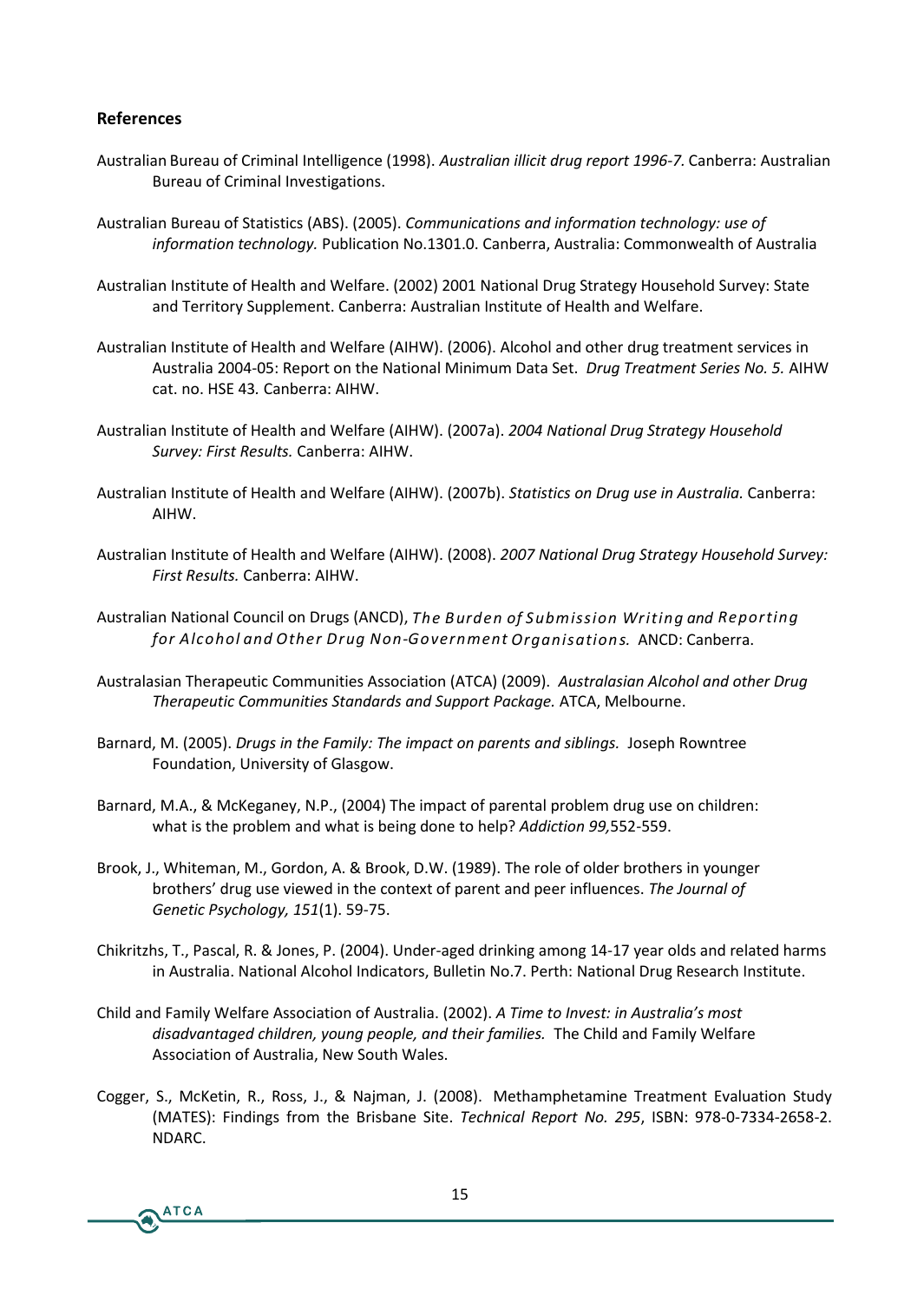- Collins, D.J and Lapsley, H.M. (2008) *The Costs of Tobacco, Alcohol and Illicit Drug Abuse to Australian Society in 2004/05.*
- Copeland, J. & Martin, G. (2004). Web-based interventions for substance use disorders: a qualitative review. *Journal of Substance Abuse Treatment; 26*(2):109-16.
- Dawe, S., Atkinson, J., Frye, S., Evans, C., Best, D., Lynch, M., Moss, D., & Harnett, P. (2007). *Drug Use in the Family: Impacts and implications for children.* Australian National Council on Drugs.
- Dietze, P., Laslatt, A., & Rumbold, G. (2004). The epidemiology of Australian drug use. In M. Hamilton, T. King & A. Ritter (Eds.), *Drug use in Australia: Preventing harm* (2nd Ed.) Melbourne: Oxford University Press, 1-16.
- Drug Policy Expert Committee (2000), *Drugs: Responding to the Issues: Engaging the Community,* Victorian Government, Melbourne.
- EIU (Effective Interventions Unit) (2002). *Supporting Families and Carers of Drug Users: A Review.* Edinburgh: Effective Interventions Unit, Scottish Executive.
- Families Australia (2003). *Our Children, our concern, our responsibility,* Families Australia, ACT.
- Gowing, L., Cooke, R., Biven, A., & Watts, D. (2002). *Towards Better Practice in Therapeutic Communities.* Australasian Therapeutic Communities Association*.*
- Gruenert S., Ratnam, S. & Tsantefski, M. (2004). *The Nobody's Clients Project.* Odyssey Institute of Studies, Odyssey House Victoria.
- House of Representatives (2003). *Road to recovery: Report on the inquiry into substance abuse in Australian communities.* Standing Committee on Family and Community Affairs. Canberra: Commonwealth of Australia.
- Kroll, B., & Taylor, A., (2003). *Parental substance abuse and child welfare.* London, Jessica Kingsley
- Kay-Lambkin, F. (2008a). Technology and innovation in the psychosocial treatment of methamphetamine use, risk and dependence. *Drug and Alcohol review, 27*(3), 318-325.
- Kumpfer, K.L. (1999). Selective prevention interventions: The Strengthening Families Program. In R. Ashery, E. Robertson & K.L. Kumpfer (Eds.) *Drug Abuse Prevention Through Family Interventions* Rockville, MD: National Institute on Drug Abuse.
- Kumpfer, K.L., Walker, R., & Richardson (in press). Resilience in children of alcoholics. *Journal of Substance Use and Abuse*.
- Lang, E. (2004). Drugs in society: A social history. In M. Hamilton, T. King & A. Ritter (Eds.), *Drug use in Australia: Preventing harm* (2nd Ed.) Melbourne: Oxford University Press, 1-16.
- Luthar, S., Merikangas, K. & Rounsaville, B. (1993). Parental psychopathology and disorders in offspring – a study of relatives of drug users. *The Journal of Nervous and Mental Disease, 181*(6). 351-357.

**ATCA** 

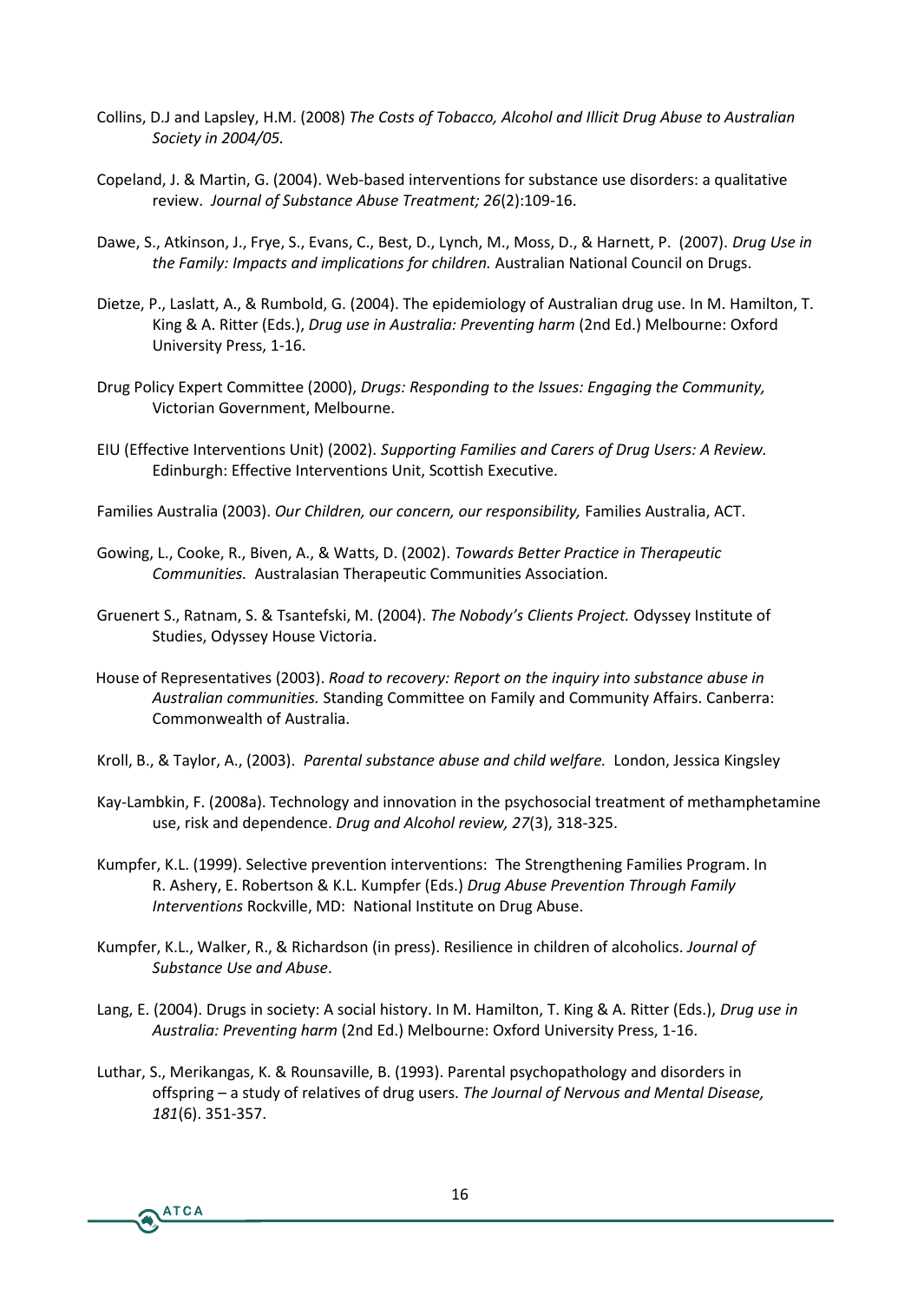- Lynch, M., Kemp, R., Kr $A$ ens & eWebst Ceorphabyt (e 200330f methamphetamine initial findings from the amphetamines inB**Qiseans**la**Qderesselanrcd**: Crime and Misconduct Commission, Queensland Government.
- McMahon, T., & Luthar, S. (1949)9180). Bhrikblgrien gabetheir parents enter su abuse treatment. In R. Hampton, V. SSabsdanc& TAbGsuel, oFtaam (iEyd: Violence, and ChBolrd dWy jeniqfare. Bridgeting and O Stakone. CA:
- MagoBrlatch, L.E. (2008 nd). SFuabmsitlaines a Use: Building a CRoemsonuum cinéosr, Requ Children and Fami Mesu Anues 8r, a Number 1, 34
- MagoBrlatch, L.E. & Pitt<sup>o</sup>sm puh Ata (to 2010). But imulant Use Treatment Protocol: Analysis of Analysis and An Intervention develospee of fistath feand clinicians with ATS clients of CommunQdeyss.sey House McGrath Foundation.
- Merikangas, K.R., Stolar, M., Stevens, D.E., Goulet, J., Preisig, M. S., & Rounsaville, B.J., n  $m\$ fr $\theta$ i $\Re$ s of Familia utal stance rabieved ssofders.  $G$ eneral Ps,y  $65$ i: $2279$ .
- National Committee for Addiction Threyexetsmining (NGARdTo) c(t2:0007T) reatment: resource for Funders, Planners, Pur**N Ca**STer Chamibit Photivey Makers. Zealand.
- National Health and Medical Resear**AhusCroulnian and NHMRIC**gun2idbook77ines fo drinking: draft for public consultation.
- National Institute on Drug ARbeusseea (NIMIDRAe) p (o 200 $\infty$ e) ries: Wolhat is a Thera CommunNtay Monal Institutes of Health, US Department of Health
- National Institute on Drug AN LGA (NiiDFAa) c (2006) eatment approaches f United SiNateisonal Institutes of Heabtfh, HeJaSIt Daeapracth huemman Service
- New South Wales Departmen $D$ rog HaealtAhlq $\alpha$ hol $7$  Treatment Guidelines f Settin NSW Government.
- P acal, R., Chikritzh  $\overline{s}$ , & Jones,  $(2,009)$ . Then disme tsim at ed a to thol-atributable death sand hos pit alisations in Asturbia, 199480 05. National Allochol Indicators, Bulletin No. 12Perth: Na to ral DrugRe sarec thirst i tute Qurtiblniversity of Technology.
- Patton, N. Tawa5ds and Understanding of Parental DrungsUse and its WelfaMea, sters Thesis, Department of Social Work, Monash Unive
- Pennay, A. & Le  $\mathbb{P}$ , reNv. e (121 0 00 r8) and early intervention ebeft ende the reason phastamine  $\frac{1}{2}$ PapeNumbe D 6ug Info Clearinghouse.
- Pitts, J.A. C( $2$   $10$  B tesn effi The rapeutic Commun Result begree frramminuop dated sur http://www.atca.com.au/03\_confiere0r9delsa/nPeres%e2r0tPaittitos%20 % 20 Cost % 20 Benefits % 20 of % 20 T CA TCOAP Cooperfreementique, pOdatin berra.
- PolRs, G&HawkDs., V, 1992 s): he raes a flee vel folaibyon sonputio confalcohonote nfoarn d women? Rmenoecon dations regarding respechnasviboOwearndbrenAnkuenstgablian. GovernmPer intt Snegr vice.

**ATCA**